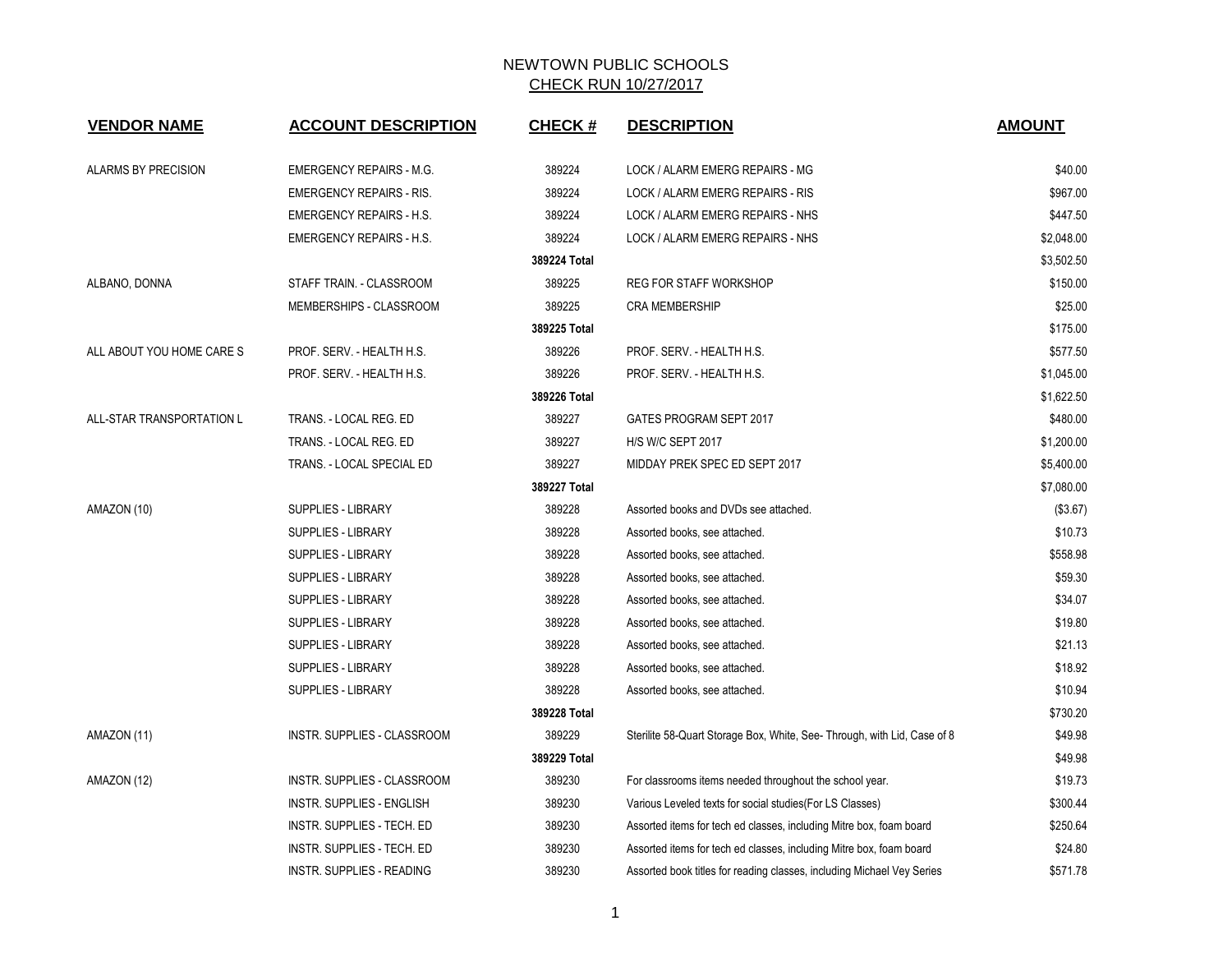| <b>VENDOR NAME</b> | <b>ACCOUNT DESCRIPTION</b>       | <b>CHECK#</b> | <b>DESCRIPTION</b>                                                     | <b>AMOUNT</b> |
|--------------------|----------------------------------|---------------|------------------------------------------------------------------------|---------------|
| AMAZON (12)        | INSTR. SUPPLIES - READING        | 389230        | Assorted book titles for reading classes, including Michael Vey Series | \$13.98       |
|                    | INSTR. SUPPLIES - TECH. ED       | 389230        | Various wooden items for tech ed projects. Free shipping.              | \$9.14        |
|                    | INSTR. SUPPLIES - COMPUTER ED.   | 389230        | Assorted items for using 3 D printing pens                             | \$52.24       |
|                    | INSTR. SUPPLIES - COMPUTER ED.   | 389230        | Assorted items for using 3 D printing pens                             | \$19.44       |
|                    | INSTR. SUPPLIES - COMPUTER ED.   | 389230        | Assorted items for using 3 D printing pens                             | \$12.24       |
|                    |                                  | 389230 Total  |                                                                        | \$1.274.43    |
| AMAZON (14)        | INSTR. SUPPLIES - CLASSROOM      | 389231        | Creating a Culture of Feedback Free shipping                           | \$287.20      |
|                    | OFF. SUPPLIES - ADMIN.           | 389231        | Skilcraft Steno pads free shipping                                     | \$11.23       |
|                    | INSTR. SUPPLIES - COMPUTER ED.   | 389231        | iPad Air Case                                                          | \$35.94       |
|                    | INSTR. SUPPLIES - COMPUTER ED.   | 389231        | Video Projector Remote Control                                         | \$22.45       |
|                    | INSTR. SUPPLIES - SCIENCE        | 389231        | On the Same Day in March Marilyn Singer Free shipping                  | \$5.70        |
|                    | SUPPLIES - LIBRARY               | 389231        | Book order for Reed LMC                                                | \$182.36      |
|                    | <b>SUPPLIES - LIBRARY</b>        | 389231        | Book order for Reed LMC                                                | \$316.83      |
|                    | <b>TEXTBOOKS - READING</b>       | 389231        | Various Reading Texts. Free shipping                                   | \$53.80       |
|                    |                                  | 389231 Total  |                                                                        | \$915.51      |
| AMAZON (9)         | INSTR. SUPPLIES - CLASSROOM      | 389232        | <b>GREENHOUSE</b>                                                      | \$39.78       |
|                    | INSTR. SUPPLIES - CLASSROOM      | 389232        | <b>NHS ADVISORIES</b>                                                  | \$104.95      |
|                    | INSTR. SUPPLIES - CLASSROOM      | 389232        | NHS TECH CLUB                                                          | \$79.67       |
|                    | INSTR. SUPPLIES - CLASSROOM      | 389232        | <b>THEATER</b>                                                         | \$32.45       |
|                    | INSTR. SUPPLIES - CLASSROOM      | 389232        | <b>THEATER</b>                                                         | \$29.39       |
|                    | INSTR. SUPPLIES - CLASSROOM      | 389232        | <b>THEATER</b>                                                         | \$81.43       |
|                    | INSTR. SUPPLIES - TECH ED.       | 389232        | COMPUTERS PARTS-HDMI-CONVERTER-NOSE PLIERS-TAPE                        | (\$185.98)    |
|                    | INSTR. SUPPLIES - C.W.E.         | 389232        | LADY BUGS-Technaflora TFRTG56G 56-Gram Technaflora Rootech Gel         | \$33.65       |
|                    | INSTR. SUPPLIES - C.W.E.         | 389232        | LADY BUGS-Technaflora TFRTG56G 56-Gram Technaflora Rootech Gel         | \$30.49       |
|                    | <b>INSTR. SUPPLIES - ART</b>     | 389232        | REVLON COMPACT HAIR DRYER                                              | \$43.96       |
|                    | <b>INSTR. SUPPLIES - ART</b>     | 389232        | <b>FINGER PAINT CRAYOLA</b>                                            | \$18.99       |
|                    | INSTR. SUPPLIES - ART            | 389232        | <b>FINGERPRINT PAPER</b>                                               | \$11.99       |
|                    | INSTR. SUPPLIES - ENGLISH        | 389232        | lumbar support                                                         | \$13.86       |
|                    | INSTR. SUPPLIES - SOC. STUDIES   | 389232        | lumbar support                                                         | \$13.86       |
|                    | INSTR. SUPPLIES - C.W.E.         | 389232        | 50 Million Live Beneficial Nematodes Hb - Soil Pest Exterminator       | \$44.95       |
|                    | <b>INSTR. SUPPLIES - ENGLISH</b> | 389232        | Flexi spot standing desk                                               | \$99.99       |
|                    | <b>INSTR. SUPPLIES - SCIENCE</b> | 389232        | Flexi spot standing desk                                               | \$100.00      |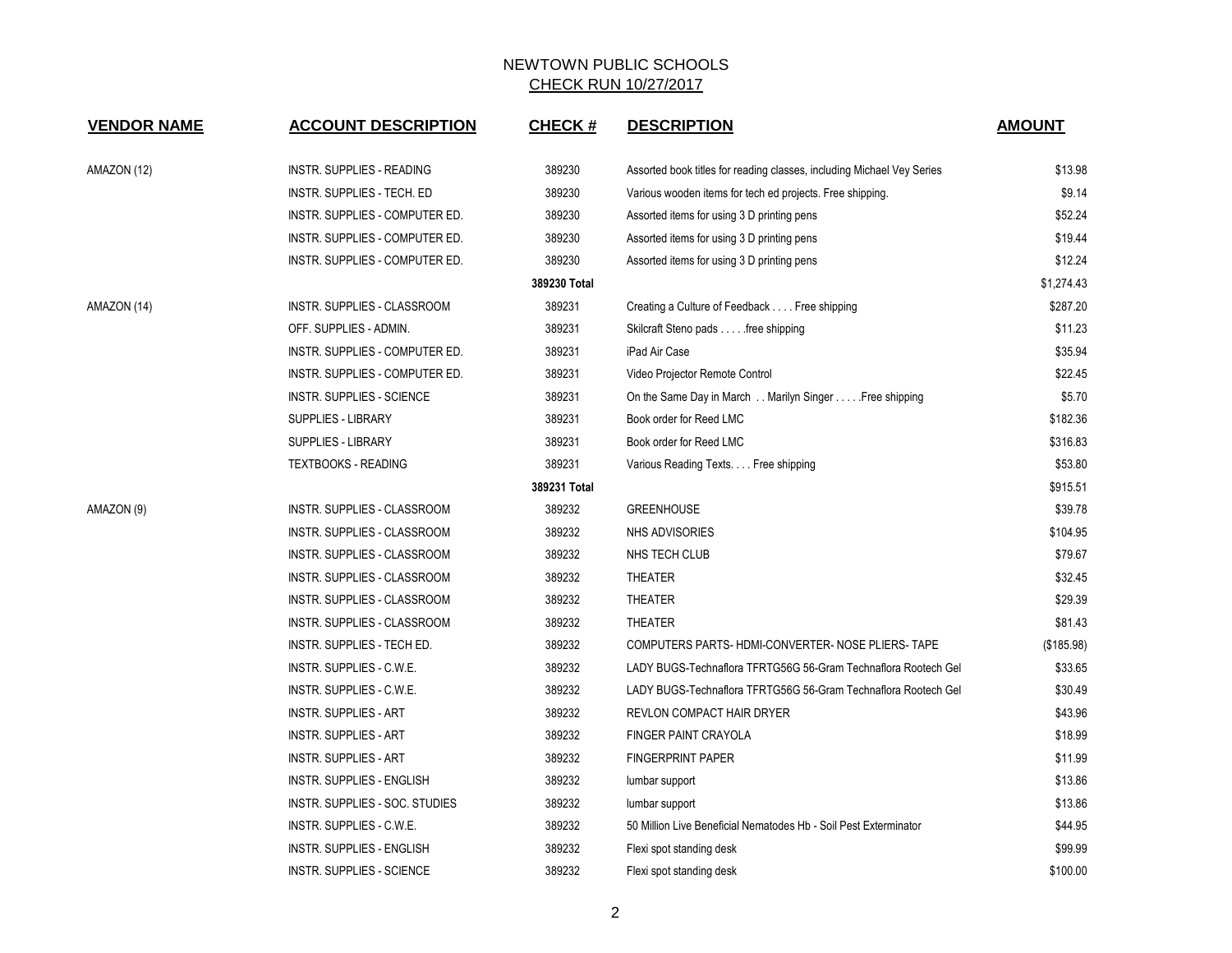| <b>VENDOR NAME</b>          | <b>ACCOUNT DESCRIPTION</b>       | <b>CHECK#</b> | <b>DESCRIPTION</b>                                           | <b>AMOUNT</b> |
|-----------------------------|----------------------------------|---------------|--------------------------------------------------------------|---------------|
| AMAZON (9)                  | <b>INSTR. SUPPLIES - ART</b>     | 389232        | ART CAN HELP-ART-ARTISTS IN EXILE                            | \$65.61       |
|                             | INSTR. SUPPLIES - TECH ED.       | 389232        | LEARN AND MASTER PHOTOGRAPHY                                 | \$84.99       |
|                             | <b>INSTR. SUPPLIES - MUSIC</b>   | 389232        | RAYOVAC AA 60-Pack HIGH ENERGY Alkaline Batteries, 815-60PPK | \$50.91       |
|                             | INSTR. SUPPLIES - ENGLISH        | 389232        | Dr. Jekyll and Mr. Hyde -Kenney-Dover Edition                | \$62.70       |
|                             | INSTR. SUPPLIES - ENGLISH        | 389232        | Dr. Jekyll and Mr. Hyde -Kenney-Dover Edition                | \$85.50       |
|                             | <b>TEXTBOOKS - SCIENCE</b>       | 389232        | <b>ANATOMY TEXT</b>                                          | \$46.16       |
|                             |                                  | 389232 Total  |                                                              | \$989.30      |
| AMERICAN ACRYLICS USA       | INSTR. SUPPLIES - SCIENCE        | 389233        | THERMODYNAMICS HEAT BOX                                      | \$56.10       |
|                             | <b>INSTR. SUPPLIES - SCIENCE</b> | 389233        | <b>SHIPPING</b>                                              | \$25.00       |
|                             |                                  | 389233 Total  |                                                              | \$81.10       |
| AMERICAN ASSOCIATION OF P   | <b>INSTR. SUPPLIES - SCIENCE</b> | 389234        | Teacher Member School Registration fee                       | \$25.00       |
|                             | <b>INSTR. SUPPLIES - SCIENCE</b> | 389234        | 25 Web Assign exams                                          | \$100.00      |
|                             | <b>INSTR. SUPPLIES - SCIENCE</b> | 389234        | Processing fee                                               | \$10.00       |
|                             |                                  | 389234 Total  |                                                              | \$135.00      |
| <b>ANTHEM LIFE</b>          | P/R - VOLUNTARY LIFE INS.        | 389235        | LIFE NOV 2017                                                | \$1,658.05    |
|                             | P/R - VOLUNTARY LTD INS.         | 389235        | LTD NOV 2017                                                 | \$3,540.13    |
|                             |                                  | 389235 Total  |                                                              | \$5,198.18    |
| ARC-O-ROOTER LLC            | <b>EMERGENCY REPAIRS - S.H.</b>  | 389236        | TOILETS CLOGGED - SH                                         | \$285.00      |
|                             |                                  | 389236 Total  |                                                              | \$285.00      |
| ARTISTIC DESIGNS LLC        | B. & G. REPAIRS - HOM.           | 389237        | <b>ASPHALT REPAIRS - HOM</b>                                 | \$1,875.90    |
|                             | <b>B&amp;G CONTRACTED SERV.</b>  | 389237        | PRUNE AND CUT PERIMETER - SH                                 | \$10,640.00   |
|                             | <b>B&amp;G CONTRACTED SERV.</b>  | 389237        | PRUNING, WEEDING, LIMB CUTTING - ALL SCHOOLS                 | \$12,700.00   |
|                             |                                  | 389237 Total  |                                                              | \$25,215.90   |
| <b>AUTO HOME COMMERCIAL</b> | <b>EMERGENCY REPAIRS - RIS.</b>  | 389238        | PA SYSTEM / CLOCK REPAIRS - RIS                              | \$580.12      |
|                             | <b>EMERGENCY REPAIRS - H.S.</b>  | 389238        | PA SYSTEM / CLOCK REPAIRS - NHS                              | \$870.18      |
|                             |                                  | 389238 Total  |                                                              | \$1,450.30    |
| <b>BAGEL DELIGHT</b>        | OFF. SUPPLIES - SUPER.           | 389239        | BOE BAGELS 10/13/2017                                        | \$79.95       |
|                             |                                  | 389239 Total  |                                                              | \$79.95       |
| BEE PUBLISHING C            | OFF. SUPPLIES - SUPER.           | 389240        | SUBSCRIPTION #5804                                           | \$45.00       |
|                             |                                  | 389240 Total  |                                                              | \$45.00       |
| BOB AND RAY OVERHEAD DOOR   | B. & G. REPAIRS - H.S.           | 389241        | REPLACE LOADING DOCK DOOR - NHS                              | \$1,900.00    |
|                             |                                  | 389241 Total  |                                                              | \$1,900.00    |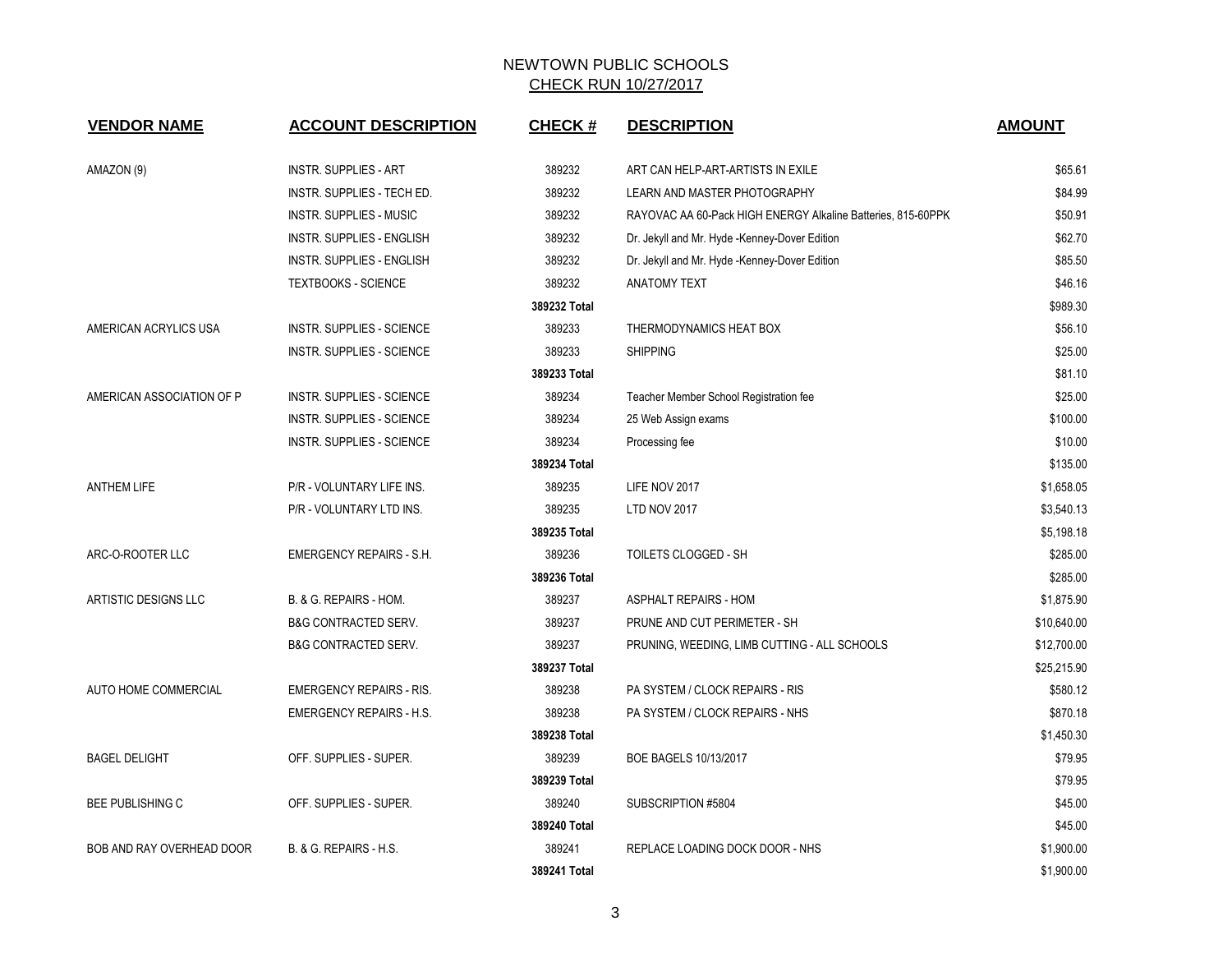| <b>VENDOR NAME</b>              | <b>ACCOUNT DESCRIPTION</b>      | <b>CHECK#</b> | <b>DESCRIPTION</b>                                                                 | <b>AMOUNT</b> |
|---------------------------------|---------------------------------|---------------|------------------------------------------------------------------------------------|---------------|
|                                 |                                 |               |                                                                                    |               |
| <b>BRACKSIECK, JILL</b>         | INSTR. SUPPLIES - CLASSROOM     | 389242        | <b>SCI LAB SUPPLIES</b>                                                            | \$83.25       |
|                                 | OTHER SUPPLIES - STAFF DEVELOP. | 389242        | <b>NSTA CONF FOOD</b>                                                              | \$89.46       |
|                                 |                                 | 389242 Total  |                                                                                    | \$172.71      |
| CABE                            | CONTRACTED SERV. - B.O.E.       | 389243        | NEWTOWN PUBLIC SCHOOLS SUPERINTENDENT SEARCH COST                                  | \$3,266.66    |
|                                 |                                 | 389243 Total  |                                                                                    | \$3,266.66    |
| <b>CANON FINANCIAL SERVICES</b> | COPIER RENTAL - CLASSROOM       | 389244        | COPIER CONTRACT 2017/18 - HAW                                                      | \$2,475.59    |
|                                 | COPIER RENTAL - CLASSROOM       | 389244        | COPIER CONTRACT 2017/18 - S/H                                                      | \$3,961.13    |
|                                 | COPIER RENTAL - CLASSROOM       | 389244        | COPIER CONTRACT 2017/18 - M/G                                                      | \$2,971.08    |
|                                 | COPIER RENTAL - CLASSROOM       | 389244        | COPIER CONTRACT 2017/18 - HOM                                                      | \$2,475.59    |
|                                 | COPIER RENTAL - CLASSROOM       | 389244        | COPIER CONTRACT 2017/18 - RIS                                                      | \$5,846.32    |
|                                 | COPIER RENTAL - CLASSROOM       | 389244        | COPIER CONTRACT 2017/18 - M/S                                                      | \$7,650.81    |
|                                 | COPIER RENTAL - CLASSROOM       | 389244        | COPIER CONTRACT 2017/18 - H/S                                                      | \$16,382.56   |
|                                 | COPIER RENTAL - BUS. SERV.      | 389244        | COPIER CONTRACT 2017/18 - C/O                                                      | \$3,828.91    |
|                                 |                                 | 389244 Total  |                                                                                    | \$45,591.99   |
| <b>CAROLINA BIOLOGICAL</b>      | INSTR. SUPPLIES - SCIENCE       | 389245        | See attached list & coupon                                                         | \$926.53      |
|                                 | INSTR. SUPPLIES - SCIENCE       | 389245        | <b>FREIGHT &amp; HANDLING</b>                                                      | \$212.73      |
|                                 | INSTR. SUPPLIES - SCIENCE       | 389245        | Frogs for science class, item 227464                                               | \$15.58       |
|                                 | INSTR. SUPPLIES - SCIENCE       | 389245        | Shipping                                                                           | \$85.19       |
|                                 | INSTR. SUPPLIES - SCIENCE       | 389245        | Frogs for science class, item 227464                                               | \$919.22      |
|                                 |                                 | 389245 Total  |                                                                                    | \$2,159.25    |
| <b>CAS TREASURER</b>            | MEMBERSHIPS - ADMIN.            | 389246        | CAS PRIMARY MEMBERSHIP 2017/18                                                     | \$200.00      |
|                                 |                                 | 389246 Total  |                                                                                    | \$200.00      |
| CBS LLC                         | EQUIPMENT - INFO. TECH.         | 389247        | Epson 680SST                                                                       | \$1,998.00    |
|                                 | EQUIPMENT - INFO. TECH.         | 389247        | Wall Plate, wire, HDMI, VGA, 3.5 audio and usb                                     | \$300.00      |
|                                 | EQUIPMENT - INFO. TECH.         | 389247        | Removal of old projector and installation of new projector, wall plate etc. D14 Un | \$700.00      |
|                                 |                                 | 389247 Total  |                                                                                    | \$2,998.00    |
| CCSS                            | MEMBERSHIPS - SOC. STUDIES      | 389248        | 2017-2018 MEMBERSHIP FEE                                                           | \$95.00       |
|                                 |                                 | 389248 Total  |                                                                                    | \$95.00       |
| <b>CONN SCIENCE FAIR AS</b>     | STAFF TRAIN. - CLASSROOM        | 389249        | 2018 Registration (Invoice Attached) for 2 High School spaces                      | \$90.00       |
|                                 |                                 | 389249 Total  |                                                                                    | \$90.00       |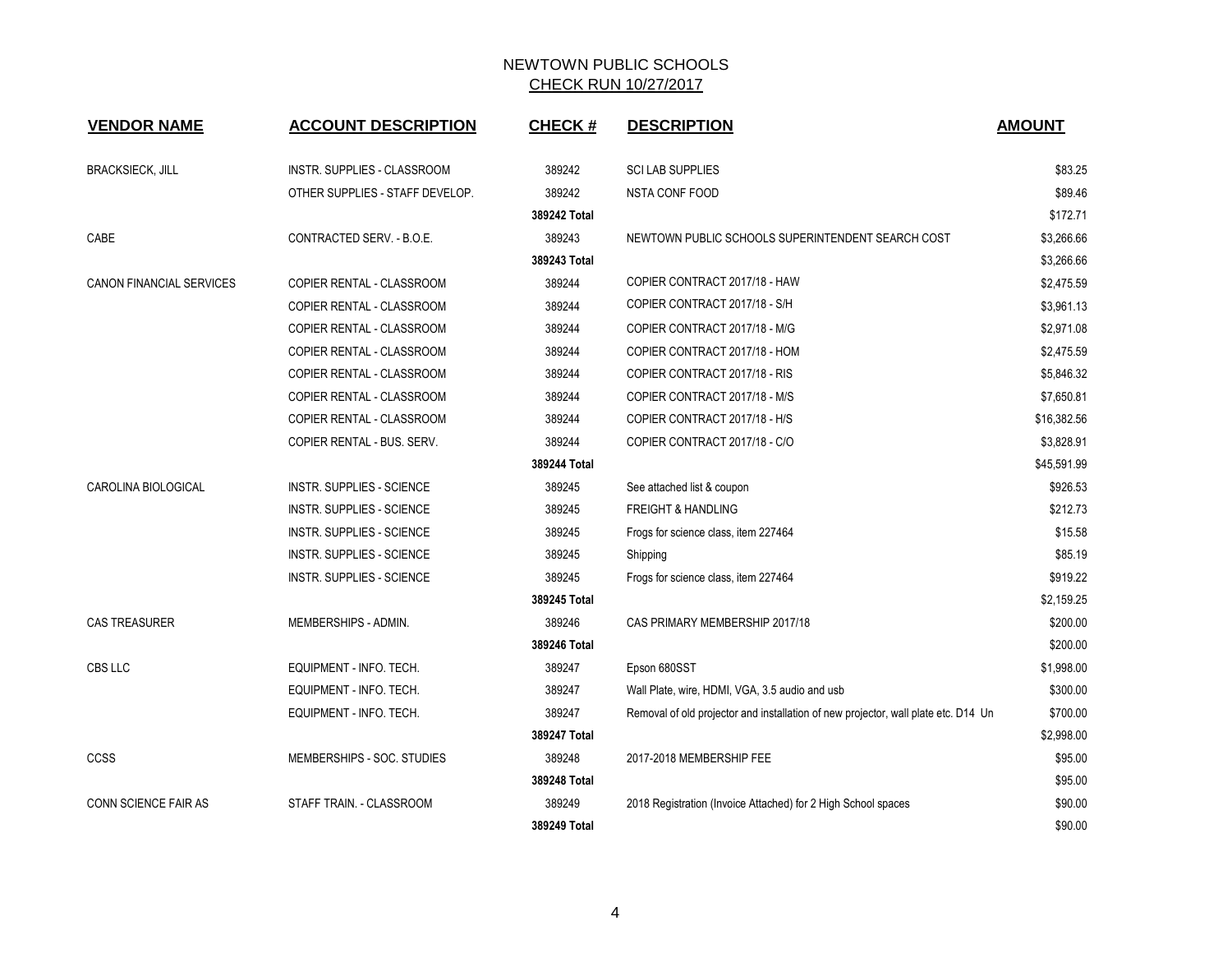| <b>VENDOR NAME</b>         | <b>ACCOUNT DESCRIPTION</b>      | <b>CHECK#</b> | <b>DESCRIPTION</b>                                             | <b>AMOUNT</b> |
|----------------------------|---------------------------------|---------------|----------------------------------------------------------------|---------------|
|                            |                                 |               |                                                                |               |
| CONNEC-TO-TALK             | PROF. SERV. - PSYCH/MED. EVAL.  | 389250        | BCBA CONSULT 10/16-10/19/17                                    | \$1,275.00    |
|                            | PROF. SERV. - PSYCH/MED. EVAL.  | 389250        | ABA SERVICE 10/16-10/20/17                                     | \$1,400.00    |
|                            |                                 | 389250 Total  |                                                                | \$2,675.00    |
| CONNORS, JENNA             | MEMBERSHIPS - CLASSROOM         | 389251        | <b>ASCD MEMBERSHIP</b>                                         | \$89.00       |
|                            |                                 | 389251 Total  |                                                                | \$89.00       |
| CPI (CRISIS PREVENTION IN  | STAFF TRAIN. - PUPIL SERV.      | 389252        | CPI REFRESHER BOOKS                                            | \$1,600.00    |
|                            |                                 | 389252 Total  |                                                                | \$1,600.00    |
| <b>CRYSTAL ROCK</b>        | INSTR. SUPPLIES - CLASSROOM     | 389253        | Delivery of 20 5-gallon bottles of water, per month            | \$65.00       |
|                            | INSTR. SUPPLIES - CLASSROOM     | 389253        | Rental of Water cooler/heater                                  | \$5.00        |
|                            | INSTR. SUPPLIES - CLASSROOM     | 389253        | Rental of Water cooler/heater                                  | \$5.00        |
|                            |                                 | 389253 Total  |                                                                | \$75.00       |
| <b>CSCA</b>                | MEMBERSHIPS - GUIDANCE          | 389254        | Membership fee                                                 | \$60.00       |
|                            |                                 | 389254 Total  |                                                                | \$60.00       |
| DALTON, ANNE               | STAFF TRAIN. - HEALTH ADMIN.    | 389255        | FALL DINNER MEETING                                            | \$45.00       |
|                            | STAFF TRAVEL - HEALTH ADMIN.    | 389255        | TRAVEL FALL DINNER MEETING                                     | \$28.89       |
|                            | STAFF TRAIN. - H.S.             | 389255        | NURSING LICENSE                                                | \$110.00      |
|                            |                                 | 389255 Total  |                                                                | \$183.89      |
| DALY, MJ LLC               | <b>B&amp;G CONTRACTED SERV.</b> | 389256        | QTRLY SPRINKLER INSPECTIONS - HAWL/SH/RIS/NHS 2017-2018        | \$660.00      |
|                            | <b>B&amp;G CONTRACTED SERV.</b> | 389256        | QTRLY SPRINKLER INSPECTIONS - HAWL/SH/RIS/NHS 2017-2018        | \$200.00      |
|                            | <b>B&amp;G CONTRACTED SERV.</b> | 389256        | QTRLY SPRINKLER INSPECTIONS - HAWL/SH/RIS/NHS 2017-2018        | \$460.00      |
|                            | <b>B&amp;G CONTRACTED SERV.</b> | 389256        | QTRLY SPRINKLER INSPECTIONS - HAWL/SH/RIS/NHS 2017-2018        | \$849.00      |
|                            |                                 | 389256 Total  |                                                                | \$2,169.00    |
| DAVIES, SHANNON            | INSTR. SUPPLIES - CLASSROOM     | 389257        | PRINCIPALS FUND                                                | \$100.00      |
|                            |                                 | 389257 Total  |                                                                | \$100.00      |
| DELL MARKETING L.P.        | REPAIRS - INFO. TECH.           | 389258        | Repairs, parts services for Dell computers and Chrome Books    | \$101.12      |
|                            | EQUIPMENT - INFO. TECH.         | 389258        | Dell Latitude 3380Quote 3000018257601.1                        | \$6,593.40    |
|                            | INSTR. SUPPLIES - INFO. TECH.   | 389258        | Docking Station for Latitude 3380SPED - GO                     | \$926.01      |
|                            |                                 | 389258 Total  |                                                                | \$7,620.53    |
|                            | EQUIPMENT - INFO. TECH.         | 389259        | Optiplex 3050 SFF                                              | \$43,442.00   |
|                            |                                 | 389259 Total  |                                                                | \$43,442.00   |
| <b>DISCOVERY EDUCATION</b> | CONTRACTED SERV. - LIBRARY      | 389260        | License for Discovery Education Streaming K-8 License, 2017-18 | \$1,600.00    |
|                            |                                 | 389260 Total  |                                                                | \$1,600.00    |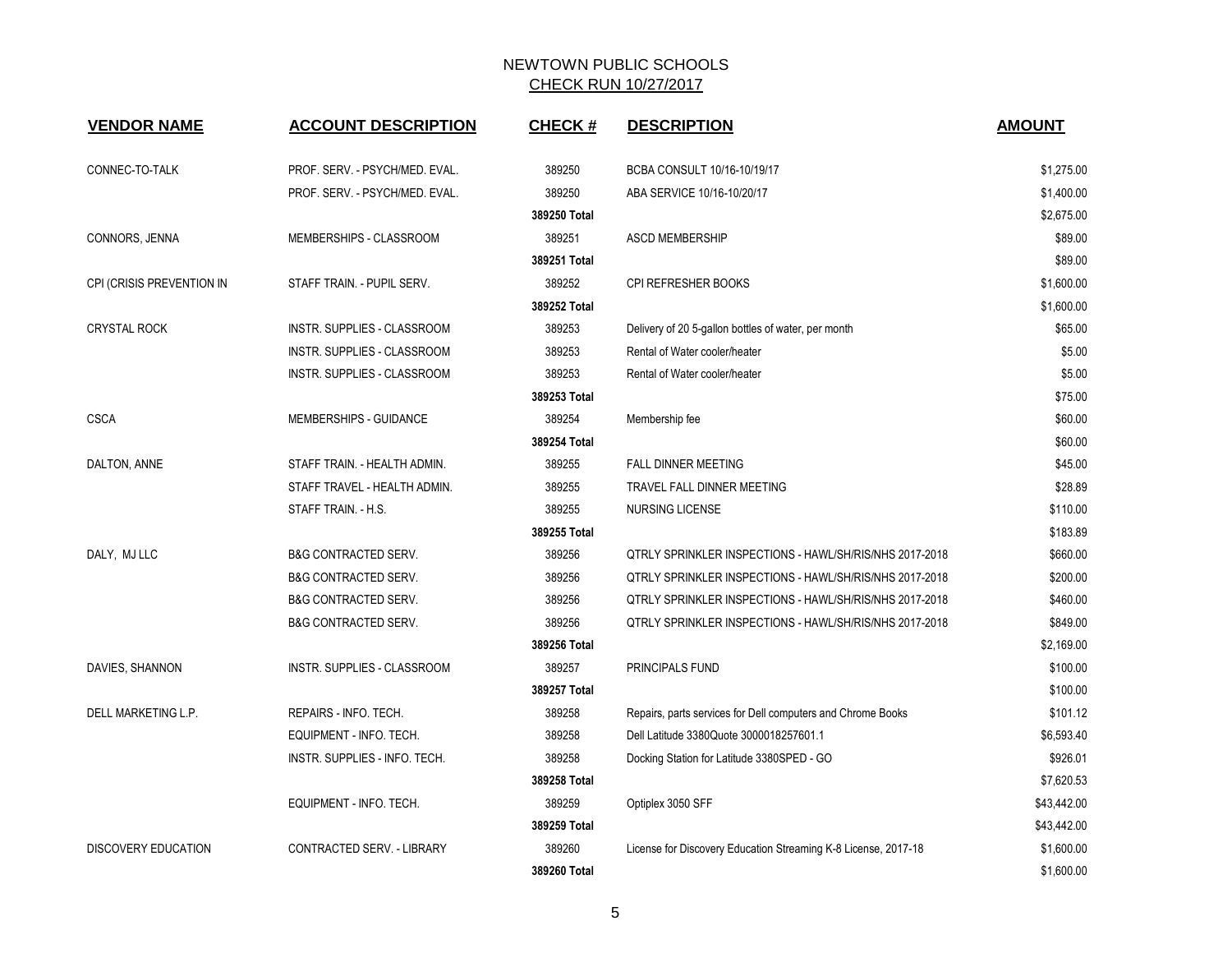| <b>VENDOR NAME</b>               | <b>ACCOUNT DESCRIPTION</b>           | <b>CHECK#</b> | <b>DESCRIPTION</b>                             | <b>AMOUNT</b> |
|----------------------------------|--------------------------------------|---------------|------------------------------------------------|---------------|
| <b>EDADVANCE</b>                 | TRANS. - OUT-OF-DISTRICT             | 389261        | <b>TRANSPORTATION SERV SEPT 2017</b>           | \$114,842.30  |
|                                  |                                      | 389261 Total  |                                                | \$114,842.30  |
| EVERSOURCE (ELEC-BOE)            | ELECTRICITY - S.H.                   | 389262        | ELEC 51466947041 32.256. KWH                   | \$11,764.31   |
|                                  | ELECTRICITY - HOM.                   | 389262        | ELEC 51844633024 24,192. KWH                   | \$9,910.00    |
|                                  |                                      | 389262 Total  |                                                | \$21,674.31   |
| EVERSOURCE (GAS-BOE)             | PROPANE & NATURAL GAS - S.H.         | 389263        | GAS 57914087044 2562.00 CCF                    | \$2,724.29    |
|                                  | PROPANE & NATURAL GAS - H.S.         | 389263        | GAS 57379855042 251.70 CCF                     | \$334.76      |
|                                  |                                      | 389263 Total  |                                                | \$3,059.05    |
| <b>FARMINGTON VALLEY NEUROPS</b> | PROF. SERV. - PSYCH/MED. EVAL.       | 389264        | PROF. SERV. - PSYCH/MED. EVAL.                 | \$275.00      |
|                                  |                                      | 389264 Total  |                                                | \$275.00      |
| <b>FISHER SCIENTIFIC</b>         | <b>INSTR. SUPPLIES - SCIENCE</b>     | 389265        | 50-949-324 Scalpel Blade Remover (5 pack)      | \$46.80       |
|                                  |                                      | 389265 Total  |                                                | \$46.80       |
| FLINN SCIENTIFIC INC             | <b>INSTR. SUPPLIES - SCIENCE</b>     | 389266        | AB 1007 Vernier Calipers                       | \$128.80      |
|                                  |                                      | 389266 Total  |                                                | \$128.80      |
| FOLLETT SCHOOL SOLUTIONS         | <b>SUPPLIES - LIBRARY</b>            | 389267        | Books. Please see attached.                    | \$11.57       |
|                                  | <b>SUPPLIES - LIBRARY</b>            | 389267        | A/V. Please see attached.                      | \$89.85       |
|                                  | SUPPLIES - LIBRARY                   | 389267        | Cataloging, books.                             | \$4.83        |
|                                  |                                      | 389267 Total  |                                                | \$106.25      |
| FONOVIC, JESSICA                 | <b>INSTR. SUPPLIES - SCIENCE</b>     | 389268        | <b>SCIENCE SUPPLIES</b>                        | \$37.27       |
|                                  |                                      | 389268 Total  |                                                | \$37.27       |
| <b>GAINES, CARLEN</b>            | STAFF TRAVEL - INFO. TECH.           | 389269        | TRAVEL 07/25/17 - 09/27/17                     | \$108.55      |
|                                  |                                      | 389269 Total  |                                                | \$108.55      |
| GINSBERG'S FOOD                  | INSTR. SUPPLIES - LIFE MAN./CULINARY | 389270        | <b>TURKEY AND RICE</b>                         | \$42.06       |
|                                  | INSTR. SUPPLIES - LIFE MAN./CULINARY | 389270        | <b>CULINARY LAB SUPPLIES</b>                   | \$1,318.73    |
|                                  |                                      | 389270 Total  |                                                | \$1,360.79    |
| <b>GLOBAL EQUIPMENT COMPANY</b>  | OFF. SUPPLIES - ADMIN.               | 389271        | Office Desk, Item T9A670077CH for Cwing office | \$263.70      |
|                                  | OFF. SUPPLIES - ADMIN.               | 389271        | Shipping charge                                | \$95.00       |
|                                  |                                      | 389271 Total  |                                                | \$358.70      |
| <b>GRAINGER</b>                  | <b>INSTR. SUPPLIES - TECH ED.</b>    | 389272        | AUTO PARTS AND SUPPLY                          | \$315.47      |
|                                  |                                      | 389272 Total  |                                                | \$315.47      |
| HALL, EUGENE                     | <b>INSTR. SUPPLIES - MATH</b>        | 389273        | <b>MATH WORKSHEETS</b>                         | \$66.00       |
|                                  |                                      | 389273 Total  |                                                | \$66.00       |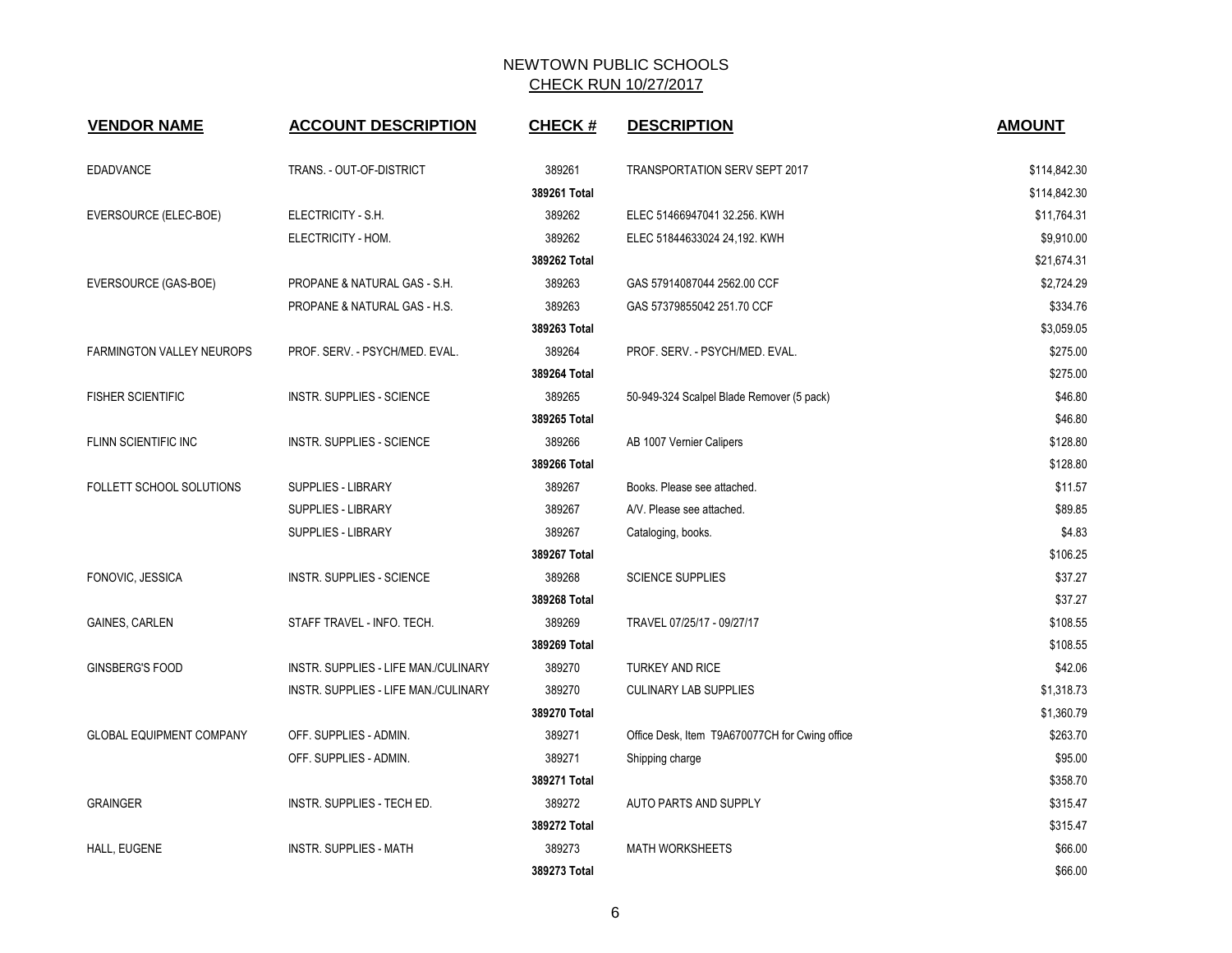| <b>VENDOR NAME</b>                 | <b>ACCOUNT DESCRIPTION</b>          | <b>CHECK#</b> | <b>DESCRIPTION</b>                                               | <b>AMOUNT</b> |
|------------------------------------|-------------------------------------|---------------|------------------------------------------------------------------|---------------|
| <b>HAT CITY PAPER &amp; SUP</b>    | <b>B&amp;G SUPPLIES - CUSTODIAL</b> | 389274        | TRASH LINERS, GLASS CLEANER, SCRAPERS, STAINLESS STEEL           | \$4,304.54    |
|                                    | <b>B&amp;G SUPPLIES - CUSTODIAL</b> | 389274        | TRASH LINERS, GLASS CLEANER, SCRAPERS, STAINLESS STEEL           | \$408.00      |
|                                    |                                     | 389274 Total  |                                                                  | \$4,712.54    |
| HB COMMUNICATIONS INC.             | EQUIPMENT - INFO. TECH.             | 389275        | Epson PowerLite 530                                              | \$769.00      |
|                                    | EQUIPMENT - INFO. TECH.             | 389275        | Adapter Plate for Smart series mounts                            | \$125.00      |
|                                    | EQUIPMENT - INFO. TECH.             | 389275        | Labor to remove existing Projector, and install new Epson        | \$308.00      |
|                                    | EQUIPMENT - INFO. TECH.             | 389275        | 25 foot power cordQuote 20101606HAW H200                         | \$10.00       |
|                                    | EQUIPMENT - INFO. TECH.             | 389275        | Epson PowerLite 965Hm Chief mount, cables, Components            | \$1,882.00    |
|                                    |                                     | 389275 Total  |                                                                  | \$3,094.00    |
| <b>HEINEMANN</b>                   | INSTR. SUPPLIES - CLASSROOM         | 389276        | Fountas & Pinnell Leveled Literacy Intervention Green System     | \$430.00      |
|                                    | INSTR. SUPPLIES - CLASSROOM         | 389276        | shipping                                                         | \$43.00       |
|                                    |                                     | 389276 Total  |                                                                  | \$473.00      |
| HOMETOWN TOOL LLC                  | <b>B&amp;G SUPPLIES - CUSTODIAL</b> | 389277        | CUSTODIAN UNIFORM (2017-2018)                                    | \$119.96      |
|                                    | <b>B&amp;G SUPPLIES - CUSTODIAL</b> | 389277        | CUSTODIAN UNIFORM (2017-2018)                                    | \$89.97       |
|                                    | <b>B&amp;G SUPPLIES - CUSTODIAL</b> | 389277        | CUSTODIAN UNIFORM (2017-2018)                                    | \$119.96      |
|                                    | <b>B&amp;G SUPPLIES - CUSTODIAL</b> | 389277        | CUSTODIAN UNIFORM (2017-2018)                                    | \$29.99       |
|                                    | <b>B&amp;G SUPPLIES - CUSTODIAL</b> | 389277        | CUSTODIAN UNIFORM (2017-2018)                                    | \$149.95      |
|                                    | <b>B&amp;G SUPPLIES - CUSTODIAL</b> | 389277        | CUSTODIAN UNIFORM (2017-2018)                                    | \$97.00       |
|                                    | <b>B&amp;G SUPPLIES - MAINT.</b>    | 389277        | HAND TOOLS - MAINT SUPPLIES                                      | \$225.00      |
|                                    |                                     | 389277 Total  |                                                                  | \$831.83      |
| HOWGEGO, MARJORIE                  | INSTR. SUPPLIES - CLASSROOM         | 389278        | <b>ASSOR SUPPLIES</b>                                            | \$47.17       |
|                                    |                                     | 389278 Total  |                                                                  | \$47.17       |
| <b>HUGH'S MECHANICAL EQUIPMENT</b> | PROF. SERV. - B. & G.               | 389279        | UNDERGROUND TANK INSPECTIONS (BILLED MONTHLY)                    | \$1,350.00    |
|                                    |                                     | 389279 Total  |                                                                  | \$1,350.00    |
| IACIOFANO, BETH                    | INSTR. SUPPLIES - SCIENCE           | 389280        | <b>SCIENCE WORKSHOP</b>                                          | \$100.00      |
|                                    |                                     | 389280 Total  |                                                                  | \$100.00      |
| <b>INTEGRITY PIANO SERVICE</b>     | <b>REPAIRS - MUSIC</b>              | 389281        | Repair of Kawai Upright UST-6 Piano, (SN: K883027) in Music Room | \$138.00      |
|                                    |                                     | 389281 Total  |                                                                  | \$138.00      |
| <b>JUNIOR LIBRARY GUILD</b>        | SUPPLIES - LIBRARY                  | 389282        | Various Book Titles - no shipping                                | \$428.40      |
|                                    |                                     | 389282 Total  |                                                                  | \$428.40      |
| LANG, SUSAN                        | STAFF TRAIN. - READING              | 389283        | NMS ELA STAFF TRAINING                                           | \$81.67       |
|                                    |                                     | 389283 Total  |                                                                  | \$81.67       |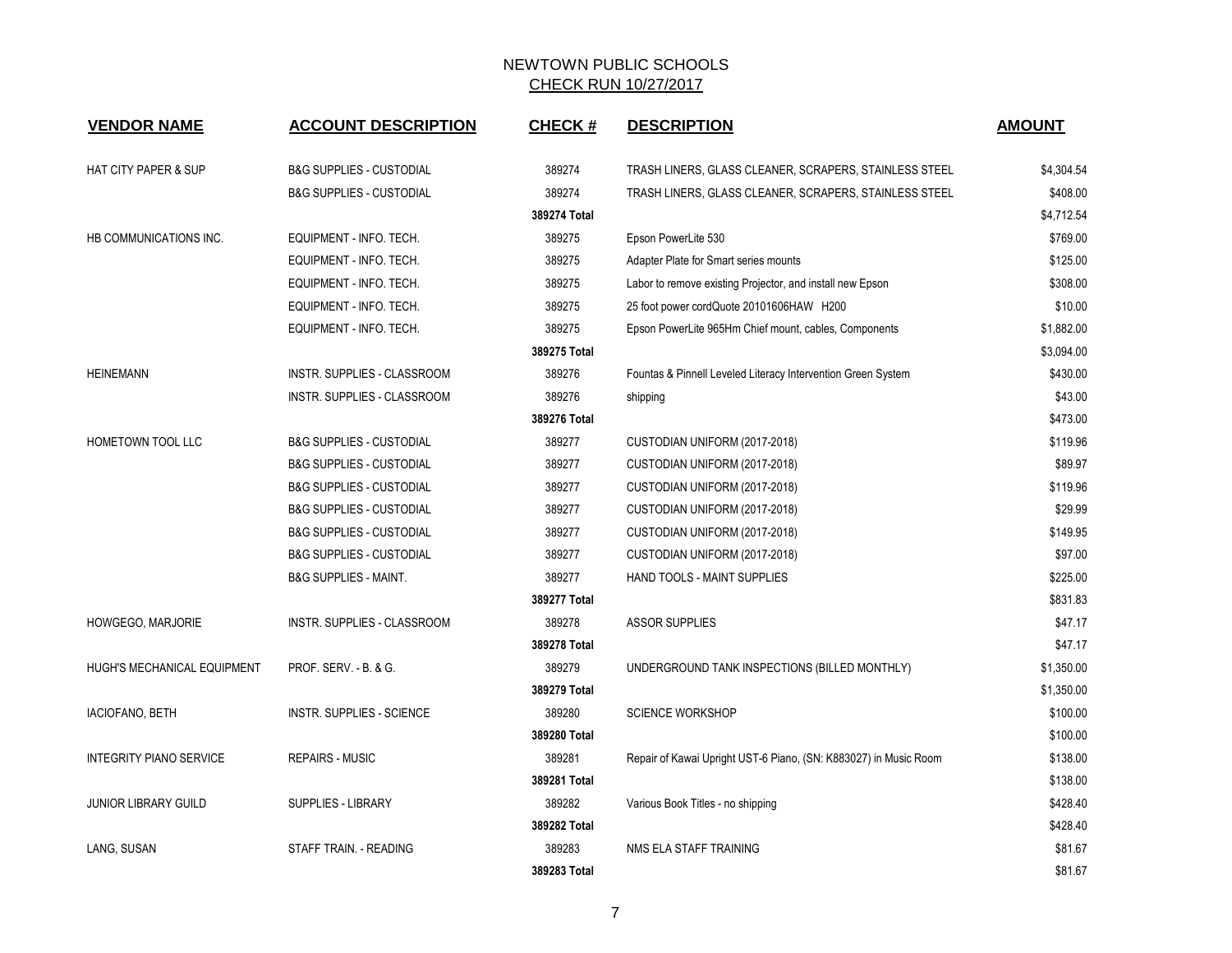| <b>VENDOR NAME</b>             | <b>ACCOUNT DESCRIPTION</b>          | <b>CHECK#</b> | <b>DESCRIPTION</b>                           | <b>AMOUNT</b> |
|--------------------------------|-------------------------------------|---------------|----------------------------------------------|---------------|
| LCDA                           | MEMBERSHIPS - PUPIL SERV.           | 389284        | ANNUAL MEMBERSHIP DUES                       | \$180.00      |
|                                |                                     | 389284 Total  |                                              | \$180.00      |
| <b>LEARNING A-Z</b>            | INSTR. SUPPLIES - SP. ED. PREK-8    | 389285        | A--Z 6116121                                 | \$151.40      |
|                                |                                     | 389285 Total  |                                              | \$151.40      |
| <b>LEARNING A-Z</b>            | INSTR. SUPPLIES - CLASSROOM         | 389286        | Reading A-Z.com, Type: Expand, License Terms | \$524.82      |
|                                | INSTR. SUPPLIES - CLASSROOM         | 389286        | Raz-Kids.com, Type: Expand, License Terms    | \$559.78      |
|                                |                                     | 389286 Total  |                                              | \$1,084.60    |
| LEBLANC, VALERIE               | STAFF TRAVEL - STAFF DEVELOP.       | 389287        | <b>NSTA CONF TOLLS</b>                       | \$56.37       |
|                                | OTHER SUPPLIES - STAFF DEVELOP.     | 389287        | <b>NSTA CONF FOOD</b>                        | \$110.42      |
|                                |                                     | 389287 Total  |                                              | \$166.79      |
| LIFE IS GOOD KIDS FOUNDATION   | STAFF TRAVEL - SUPER.               | 389288        | <b>HOTEL &amp; TRAVEL</b>                    | \$711.45      |
|                                |                                     | 389288 Total  |                                              | \$711.45      |
| <b>MAGNAKLEEN SERVICES LLC</b> | <b>B&amp;G SUPPLIES - CUSTODIAL</b> | 389289        | MOP / RUG SERVICE (ALL SCHOOLS) 2017-2018    | \$47.15       |
|                                | <b>B&amp;G SUPPLIES - CUSTODIAL</b> | 389289        | MOP / RUG SERVICE (ALL SCHOOLS) 2017-2018    | \$60.65       |
|                                | <b>B&amp;G SUPPLIES - CUSTODIAL</b> | 389289        | MOP / RUG SERVICE (ALL SCHOOLS) 2017-2018    | \$33.80       |
|                                | <b>B&amp;G SUPPLIES - CUSTODIAL</b> | 389289        | MOP / RUG SERVICE (ALL SCHOOLS) 2017-2018    | \$21.50       |
|                                | <b>B&amp;G SUPPLIES - CUSTODIAL</b> | 389289        | MOP / RUG SERVICE (ALL SCHOOLS) 2017-2018    | \$30.65       |
|                                | <b>B&amp;G SUPPLIES - CUSTODIAL</b> | 389289        | MOP / RUG SERVICE (ALL SCHOOLS) 2017-2018    | \$28.25       |
|                                | <b>B&amp;G SUPPLIES - CUSTODIAL</b> | 389289        | MOP / RUG SERVICE (ALL SCHOOLS) 2017-2018    | \$109.70      |
|                                | <b>B&amp;G SUPPLIES - CUSTODIAL</b> | 389289        | MOP / RUG SERVICE (ALL SCHOOLS) 2017-2018    | \$47.15       |
|                                | <b>B&amp;G SUPPLIES - CUSTODIAL</b> | 389289        | MOP / RUG SERVICE (ALL SCHOOLS) 2017-2018    | \$60.65       |
|                                | <b>B&amp;G SUPPLIES - CUSTODIAL</b> | 389289        | MOP / RUG SERVICE (ALL SCHOOLS) 2017-2018    | \$33.80       |
|                                | <b>B&amp;G SUPPLIES - CUSTODIAL</b> | 389289        | MOP / RUG SERVICE (ALL SCHOOLS) 2017-2018    | \$21.50       |
|                                | <b>B&amp;G SUPPLIES - CUSTODIAL</b> | 389289        | MOP / RUG SERVICE (ALL SCHOOLS) 2017-2018    | \$30.65       |
|                                | <b>B&amp;G SUPPLIES - CUSTODIAL</b> | 389289        | MOP / RUG SERVICE (ALL SCHOOLS) 2017-2018    | \$28.25       |
|                                | <b>B&amp;G SUPPLIES - CUSTODIAL</b> | 389289        | MOP / RUG SERVICE (ALL SCHOOLS) 2017-2018    | \$109.70      |
|                                | <b>B&amp;G SUPPLIES - CUSTODIAL</b> | 389289        | MOP / RUG SERVICE (ALL SCHOOLS) 2017-2018    | \$47.15       |
|                                | <b>B&amp;G SUPPLIES - CUSTODIAL</b> | 389289        | MOP / RUG SERVICE (ALL SCHOOLS) 2017-2018    | \$60.65       |
|                                | <b>B&amp;G SUPPLIES - CUSTODIAL</b> | 389289        | MOP / RUG SERVICE (ALL SCHOOLS) 2017-2018    | \$33.80       |
|                                | <b>B&amp;G SUPPLIES - CUSTODIAL</b> | 389289        | MOP / RUG SERVICE (ALL SCHOOLS) 2017-2018    | \$21.50       |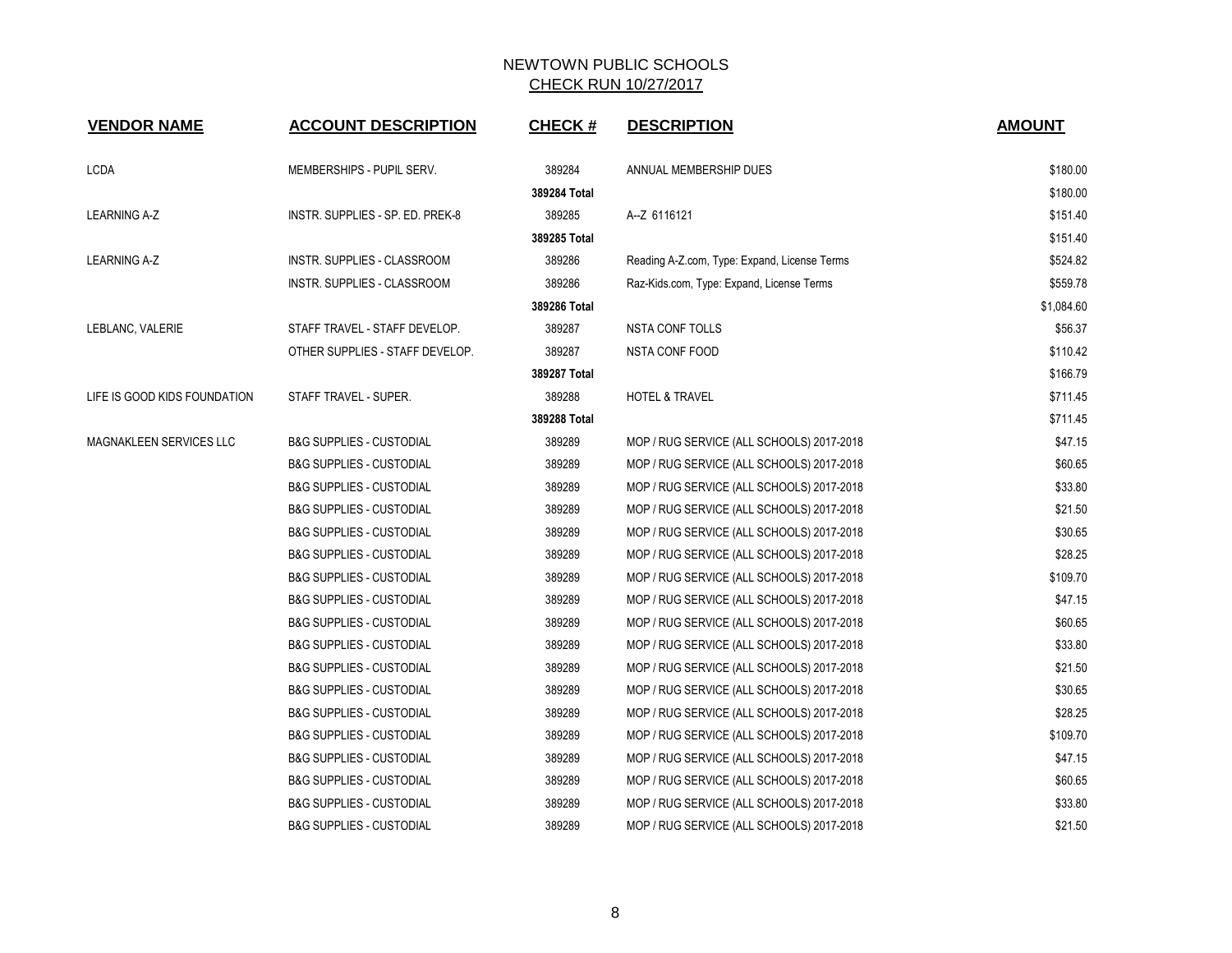| <b>VENDOR NAME</b>             | <b>ACCOUNT DESCRIPTION</b>          | <b>CHECK#</b> | <b>DESCRIPTION</b>                           | <b>AMOUNT</b> |
|--------------------------------|-------------------------------------|---------------|----------------------------------------------|---------------|
| <b>MAGNAKLEEN SERVICES LLC</b> | <b>B&amp;G SUPPLIES - CUSTODIAL</b> | 389289        | MOP / RUG SERVICE (ALL SCHOOLS) 2017-2018    | \$30.65       |
|                                | <b>B&amp;G SUPPLIES - CUSTODIAL</b> | 389289        | MOP / RUG SERVICE (ALL SCHOOLS) 2017-2018    | \$28.25       |
|                                |                                     | 389289 Total  |                                              | \$885.40      |
| MAHARD'S PIANO SERVICE, L      | <b>REPAIRS - MUSIC</b>              | 389290        | Piano Tuning                                 | \$270.00      |
|                                | <b>REPAIRS - MUSIC</b>              | 389290        | New PLS Pads                                 | \$8.00        |
|                                |                                     | 389290 Total  |                                              | \$278.00      |
| MARTINKA, JOSEPH & SONS        | REPAIRS - MAINT.                    | 389291        | <b>GATOR REPAIR PARTS - MAINT REPAIRS</b>    | \$1,649.52    |
|                                |                                     | 389291 Total  |                                              | \$1,649.52    |
| MASON W.B. INC.                | OFF. SUPPLIES - BUS. SERV.          | 389292        | <b>SUPPLIES 2017/18</b>                      | \$119.09      |
|                                | OFF. SUPPLIES - BUS. SERV.          | 389292        | COFFEE 2017/18                               | \$87.42       |
|                                | OFF. SUPPLIES - BUS. SERV.          | 389292        | <b>SUPPLIES 2017/18</b>                      | \$40.99       |
|                                | <b>INSTR. SUPPLIES - ART</b>        | 389292        | PAPER- ROLL- GLUE STICK- SEE CART            | \$267.46      |
|                                | <b>INSTR. SUPPLIES - ART</b>        | 389292        | PAPER- ROLL- GLUE STICK- SEE CART            | \$250.56      |
|                                | <b>INSTR. SUPPLIES - ART</b>        | 389292        | PAPER- ROLL- GLUE STICK- SEE CART            | \$116.80      |
|                                | <b>INSTR. SUPPLIES - ENGLISH</b>    | 389292        | Classroom Markers, Gel Pens, staplers        | \$140.00      |
|                                | <b>INSTR. SUPPLIES - ENGLISH</b>    | 389292        | Classroom Markers, Gel Pens, staplers        | \$82.68       |
|                                | <b>INSTR. SUPPLIES - SCIENCE</b>    | 389292        | Sheet Protectors, tape, staplers             | \$38.94       |
|                                | <b>INSTR. SUPPLIES - ENGLISH</b>    | 389292        | tape dispenser, transparency film, key reel  | \$30.91       |
|                                | INSTR. SUPPLIES - ENGLISH           | 389292        | tape dispenser, transparency film, key reel  | \$9.99        |
|                                | INSTR. SUPPLIES - ENGLISH           | 389292        | tape dispenser, transparency film, key reel  | (\$9.99)      |
|                                | INSTR. SUPPLIES - ENGLISH           | 389292        | tape dispenser, transparency film, key reel  | \$26.39       |
|                                | <b>INSTR. SUPPLIES - SCIENCE</b>    | 389292        | tape dispenser, transparency film, key reel  | \$30.92       |
|                                | <b>INSTR. SUPPLIES - SCIENCE</b>    | 389292        | tape dispenser, transparency film, key reel  | \$26.39       |
|                                | <b>INSTR. SUPPLIES - ART</b>        | 389292        | AMACO GLAZE-GLOSS 16 OZ                      | \$43.24       |
|                                | INSTR. SUPPLIES - CLASSROOM         | 389292        | <b>COPY PAPER</b>                            | \$4,390.00    |
|                                | <b>INSTR. SUPPLIES - GUIDANCE</b>   | 389292        | <b>MARKERS- EXPO- BATTERIES</b>              | \$62.46       |
|                                | <b>INSTR. SUPPLIES - MATH</b>       | 389292        | GRAPH PAPER FOR MATH CLASSES                 | \$24.96       |
|                                | OTHER SUPPLIES - STAFF DEVELOP.     | 389292        | 5 boxes of YELLOW pocket folders WBM 5012570 | \$26.25       |
|                                |                                     | 389292 Total  |                                              | \$5,805.46    |
| <b>MITCHELL</b>                | FUEL FOR VEHICLES - TRANS.          | 389293        | GAS 1200.0 PROPANE                           | \$1,308.00    |
|                                |                                     | 389293 Total  |                                              | \$1,308.00    |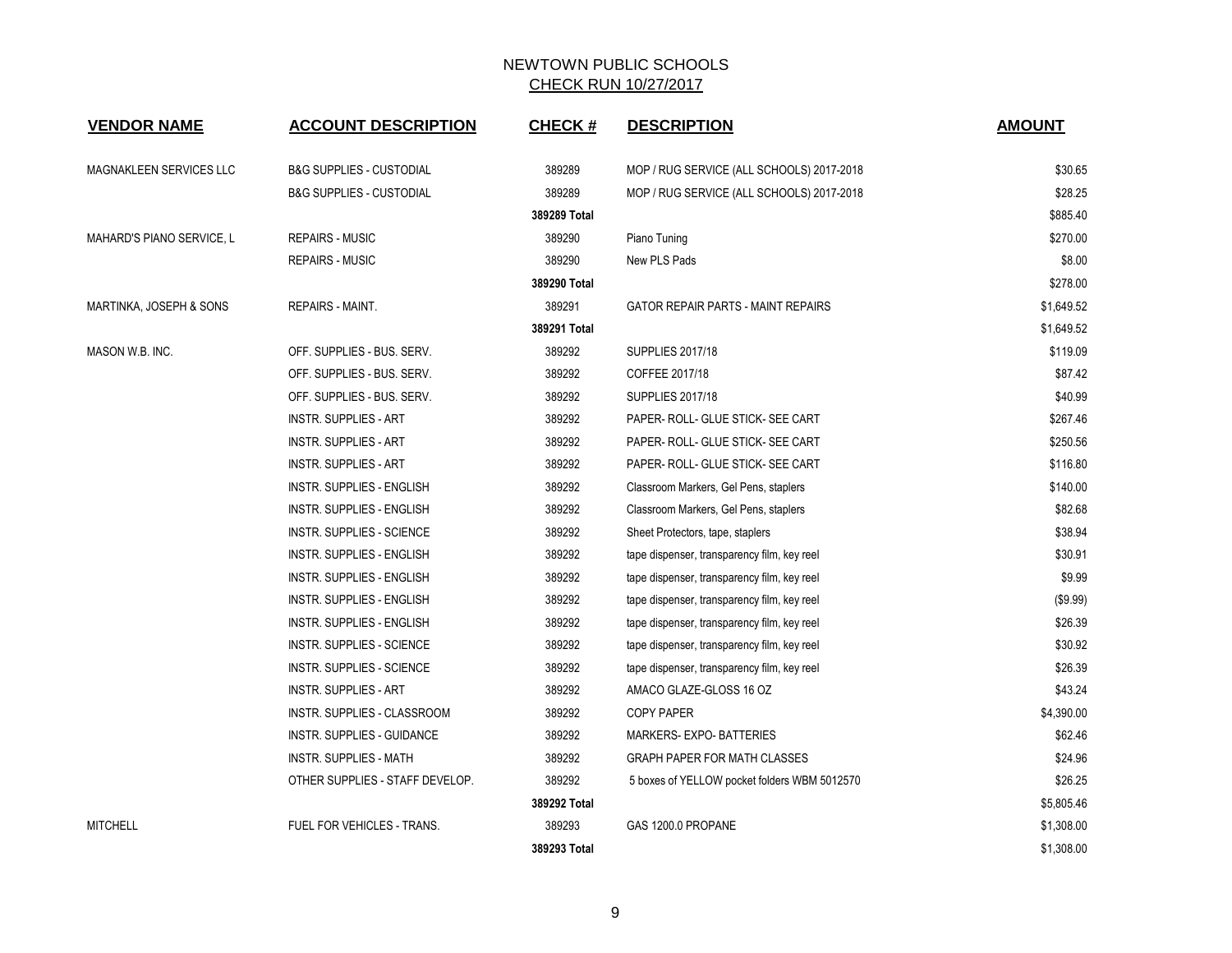| <b>VENDOR NAME</b>         | <b>ACCOUNT DESCRIPTION</b>   | <b>CHECK#</b> | <b>DESCRIPTION</b>                                               | <b>AMOUNT</b> |
|----------------------------|------------------------------|---------------|------------------------------------------------------------------|---------------|
|                            |                              |               |                                                                  |               |
| MOBILE MINI, INC.          | EQUIP RENTAL - SPORTS        | 389294        | <b>CONTAINER RENTAL</b>                                          | \$75.00       |
|                            | <b>EQUIP RENTAL - SPORTS</b> | 389294        | <b>CONTAINER RENTAL</b>                                          | \$75.00       |
|                            |                              | 389294 Total  |                                                                  | \$150.00      |
| MORSE & CO, E.A.           | <b>REPAIRS - CUSTODIAL</b>   | 389295        | CUST MACHINE REPAIR PARTS - MG/HOM/RIS                           | \$382.20      |
|                            | <b>REPAIRS - CUSTODIAL</b>   | 389295        | <b>CUST MACHINE REPAIR PARTS - MG/HOM/RIS</b>                    | \$31.40       |
|                            | <b>REPAIRS - CUSTODIAL</b>   | 389295        | CUST MACHINE REPAIR PARTS - MG/HOM/RIS                           | \$493.52      |
|                            |                              | 389295 Total  |                                                                  | \$907.12      |
| MULLEN, SHAWN              | REPAIRS - C.W.E.             | 389296        | <b>REPAIRS</b>                                                   | \$341.69      |
|                            | INSTR. SUPPLIES - C.W.E.     | 389296        | <b>CWE SUPPLIES</b>                                              | \$35.89       |
|                            |                              | 389296 Total  |                                                                  | \$377.58      |
| <b>MYHOUSE SPORTS GEAR</b> | INSTR. SUPPLIES - SPORTS     | 389297        | Wrestling Singlets - Ref.Inv# 6744See Attached Order Form        | \$1,713.00    |
|                            |                              | 389297 Total  |                                                                  | \$1,713.00    |
| <b>NASCO</b>               | INSTR. SUPPLIES - SCIENCE    | 389298        | Cow Organ-Eye for science instruction. Item Ls01628M             | \$262.50      |
|                            | INSTR. SUPPLIES - SCIENCE    | 389298        | All purpose metric ruler, Item TB15939T                          | \$8.84        |
|                            | INSTR. SUPPLIES - SCIENCE    | 389298        | Plastic graduated cylinders, Item EL11057B                       | \$94.88       |
|                            |                              | 389298 Total  |                                                                  | \$366.22      |
| <b>NCTM</b>                | MEMBERSHIPS - CLASSROOM      | 389299        | Renewal of Membership for Teaching Children Mathematics, 2017-18 | \$93.00       |
|                            |                              | 389299 Total  |                                                                  | \$93.00       |
| NEWTEK@NHS                 | REPAIRS - ELEM.              | 389300        | <b>REPAIR THERMOMETER</b>                                        | \$84.55       |
|                            |                              | 389300 Total  |                                                                  | \$84.55       |
| NEWTOWN BOARD OF EDU       | MEDICAL INS. PREMIUMS        | 389301        | <b>LONG TERM DISABILITY</b>                                      | \$2,122.08    |
|                            | <b>ADMINISTRATION FEES</b>   | 389301        | COBRA ADM NOV 2017                                               | \$300.00      |
|                            | <b>ADMINISTRATION FEES</b>   | 389301        | RETIREE ADM OCT 2017                                             | \$200.00      |
|                            | <b>LIFE INSURANCE</b>        | 389301        | <b>AD&amp;D PREMIUM</b>                                          | \$1,211.86    |
|                            | LIFE INSURANCE               | 389301        | LIFE PREMIUM                                                     | \$6,049.30    |
|                            |                              | 389301 Total  |                                                                  | \$9,883.24    |
| NORTHEASTERN COMMUNICATION | <b>REPAIRS - SECURITY</b>    | 389302        | NORCOM Order #1043545, Service call to check two-way radio       | \$312.50      |
|                            |                              | 389302 Total  |                                                                  | \$312.50      |
| ON-SITE SHREDDING          | OFF. SUPPLIES - ADMIN.       | 389303        | Shredding Services for 2017/18 school year.                      | \$25.00       |
|                            | OFF. SUPPLIES - ADMIN.       | 389303        | Shredding Services for 2017/18 school year.                      | \$30.00       |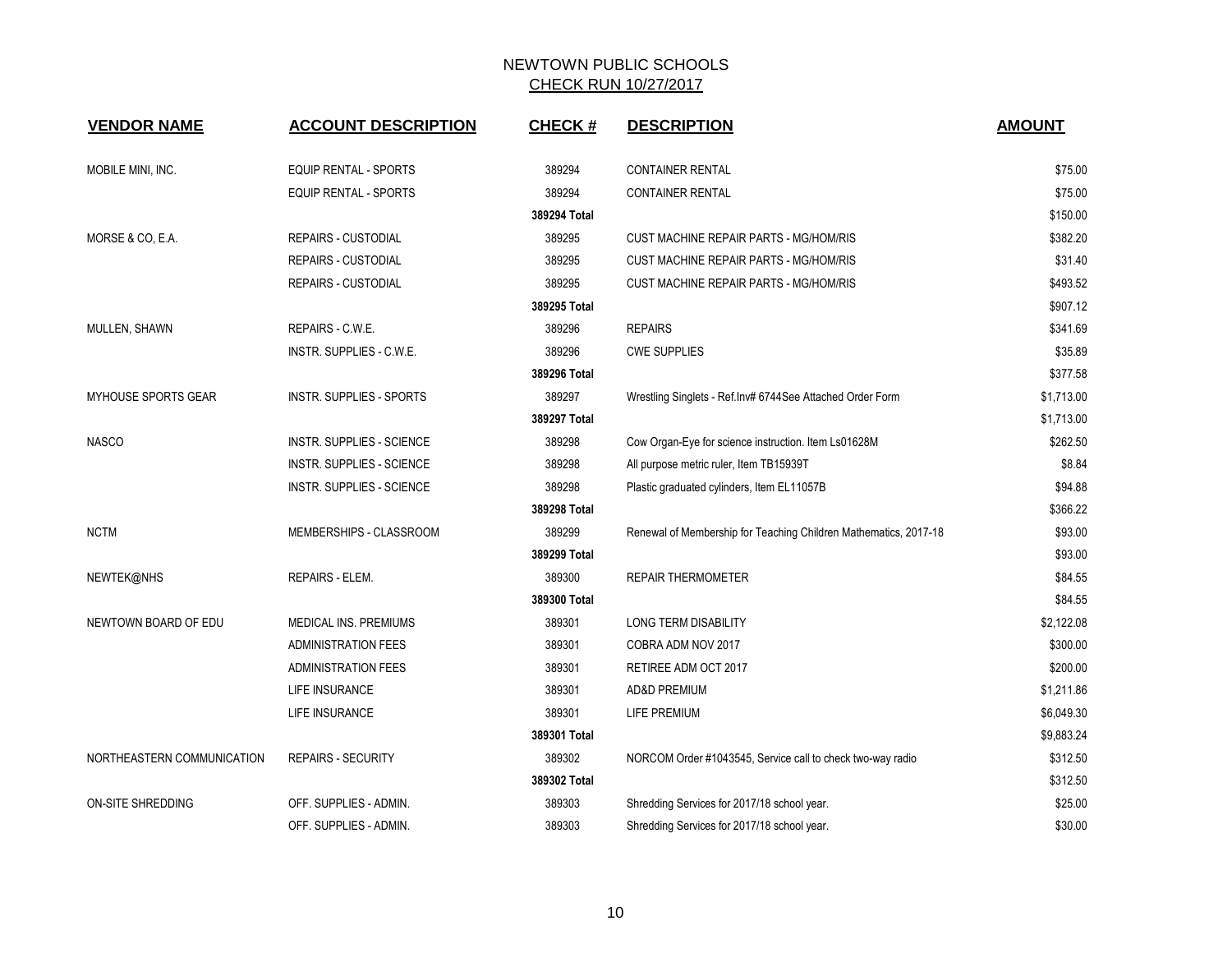| <b>VENDOR NAME</b>      | <b>ACCOUNT DESCRIPTION</b>          | <b>CHECK#</b> | <b>DESCRIPTION</b>                                                    | <b>AMOUNT</b> |
|-------------------------|-------------------------------------|---------------|-----------------------------------------------------------------------|---------------|
| ON-SITE SHREDDING       | INSTR. SUPPLIES - CLASSROOM         | 389303        | Shredding Services for 2017/18 school year.                           | \$25.00       |
|                         | INSTR. SUPPLIES - CLASSROOM         | 389303        | Shredding Services for 2017/18 school year.                           | \$40.00       |
|                         |                                     | 389303 Total  |                                                                       | \$120.00      |
| ORNAF, MICHAEL          | INSTR. SUPPLIES - TECH ED.          | 389304        | <b>TECH ED SUPPLIES</b>                                               | \$78.35       |
|                         |                                     | 389304 Total  |                                                                       | \$78.35       |
| PERFECTION LEARNING     | <b>TEXTBOOKS - ENGLISH</b>          | 389305        | Assorted books including Flights of Fantasy, Mysterious circumstances | \$1,480.35    |
|                         | <b>TEXTBOOKS - ENGLISH</b>          | 389305        | Shipping charge                                                       | \$148.04      |
|                         |                                     | 389305 Total  |                                                                       | \$1,628.39    |
| PITSCO EDUCATION        | INSTR. SUPPLIES - TECH. ED          | 389306        | Aqua port II Water Rocket launcher, Item W38826                       | \$235.00      |
|                         | INSTR. SUPPLIES - TECH. ED          | 389306        | shipping                                                              | \$21.15       |
|                         |                                     | 389306 Total  |                                                                       | \$256.15      |
| POELTL, MICHAEL         | STAFF TRAIN. - CLASSROOM            | 389307        | <b>REG FOR STAFF WORKSHOP</b>                                         | \$150.00      |
|                         | MEMBERSHIPS - CLASSROOM             | 389307        | <b>CRA MEMBERSHIP</b>                                                 | \$25.00       |
|                         |                                     | 389307 Total  |                                                                       | \$175.00      |
| POPE, DEVON             | CONTRACTED SERV. - B.O.E.           | 389308        | VIDEOTAPING BOE MEETING 10/18/17                                      | \$50.00       |
|                         |                                     | 389308 Total  |                                                                       | \$50.00       |
| RUGGIERO, MARIA         | <b>B&amp;G SUPPLIES - CUSTODIAL</b> | 389309        | SHOES (80674)                                                         | \$150.00      |
|                         |                                     | 389309 Total  |                                                                       | \$150.00      |
| RUSSELL, CHRISTINE      | <b>SUPPLIES - LIBRARY</b>           | 389310        | Supplies for Maker Space.                                             | \$1,030.66    |
|                         |                                     | 389310 Total  |                                                                       | \$1,030.66    |
| SCHOLASTIC INC          | INSTR. SUPPLIES - SOC. STUDIES      | 389311        | UPFRONT - 60 QTY                                                      | \$659.34      |
|                         |                                     | 389311 Total  |                                                                       | \$659.34      |
| <b>SCHOOL SPECIALTY</b> | INSTR. SUPPLIES - CLASSROOM         | 389312        | Desk Double Full pedestal Item 1444793, oak top item 14087574,        | \$789.25      |
|                         | INSTR. SUPPLIES - CLASSROOM         | 389312        | Penns, Color Lined Paper & Dividers - no shipping                     | \$205.69      |
|                         |                                     | 389312 Total  |                                                                       | \$994.94      |
| SOUTHBURY PRINTING C    | OFF. SUPPLIES - ADMIN.              | 389313        | Lanyards for staff use per attached quote.                            | \$338.22      |
|                         |                                     | 389313 Total  |                                                                       | \$338.22      |
| STAPLES CREDIT PLAN (3) | <b>INSTR. SUPPLIES - MATH</b>       | 389314        | 50 QUANTITY - PACON QUAD-RULED COMP BOOKS 1/5                         | \$199.50      |
|                         | INSTR. SUPPLIES - ENGLISH           | 389314        | Englist- same as above split cost.                                    | \$50.68       |
|                         | INSTR. SUPPLIES - WORLD LANG.       | 389314        | WL- Shared cost for building sub vga cable.                           | \$9.75        |
|                         | <b>INSTR. SUPPLIES - SCIENCE</b>    | 389314        | SCI-Shared cost for building sub vga cable                            | \$9.75        |